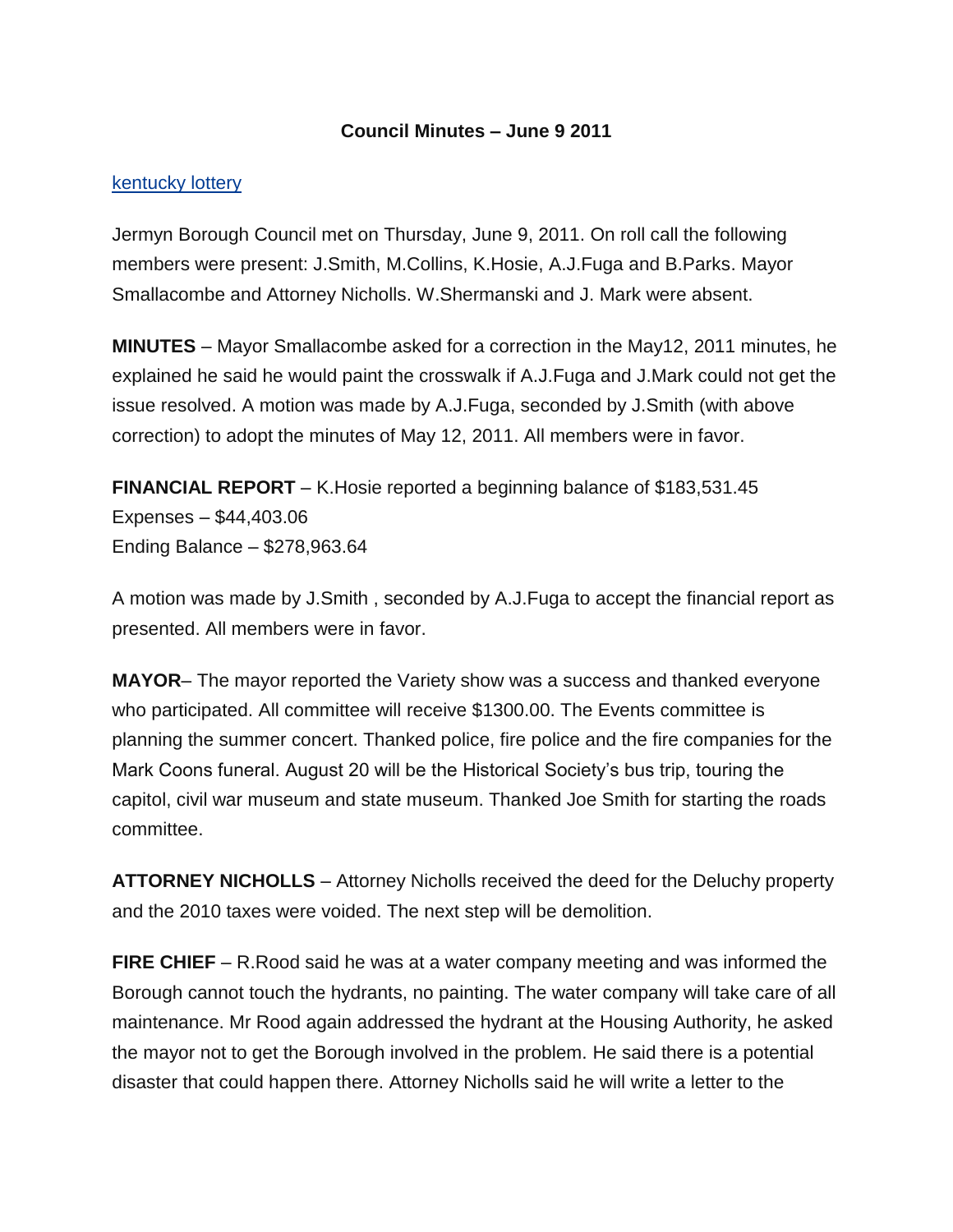Authority's attorney. Thanked Jermyn and Mayfield fire police for their assistance at the Memorial Day parade. He asked that next year the cars be parked on the grass in case of an emergency. Mr Rood asked Attorney Nicholls if he has looked into a guideline for selecting fireman.

**PAVE CUTS** –A motion was made by J.Smith seconded by A.J.Fuga to wave the pave cut fees for PAWC as they will be installing new water lines on Hudson, Elm and Cemetery. All members were in favor.

Fire Chief Rood asked if the fire company can use the Deluchy property for training. Attorney Nicholls said he does not want anyone in there. Chief Rood asked what if the borough engineer said it was o.k.. Attorney Nicholls said that would be fine.

**PUBLIC INPUT**– Mr. D.Stephens said a tree in the alley fell into his yard and asked if the Borough will take care of it? B.Parks said he will look at it.

**FINANCE**– A motion was made to pay invoices in the amount of \$4916.70 seconded by B.Parks . All members were in favor.

K.Hosie reported pieces of timber from the viaduct on Delaware Street are falling. Attorney Nicholls said he will contact the Rail Authority.

**PUBLIC WORKS**– B.Parks notified council that the chipper needs repairs. He obtained a price to repair the heads at \$1550.00 or a new motor at \$2255.00.A motion was made by B.Parks to replace the motor at a cost of \$2255.00, seconded by A.J.Fuga. All members were in favor. Mr. Parks said he has received three prices for the electrical work at the garage Joyce- \$2440.00,G.J. \$2680.00, Petch \$5995.00. A motion was made by B.Parks seconded by J.Smith to award Joyce in the amount of \$2440.00 to do the electric work at the garage. All members were in favor. Mr. Parks said he received three quotes for the demolition of the Deluchy property. Rockbottom – \$7450.00- clean fill Ceminaro – \$6700.00 – does not specify clean fill Shea – \$6800.00 –foundation part of fill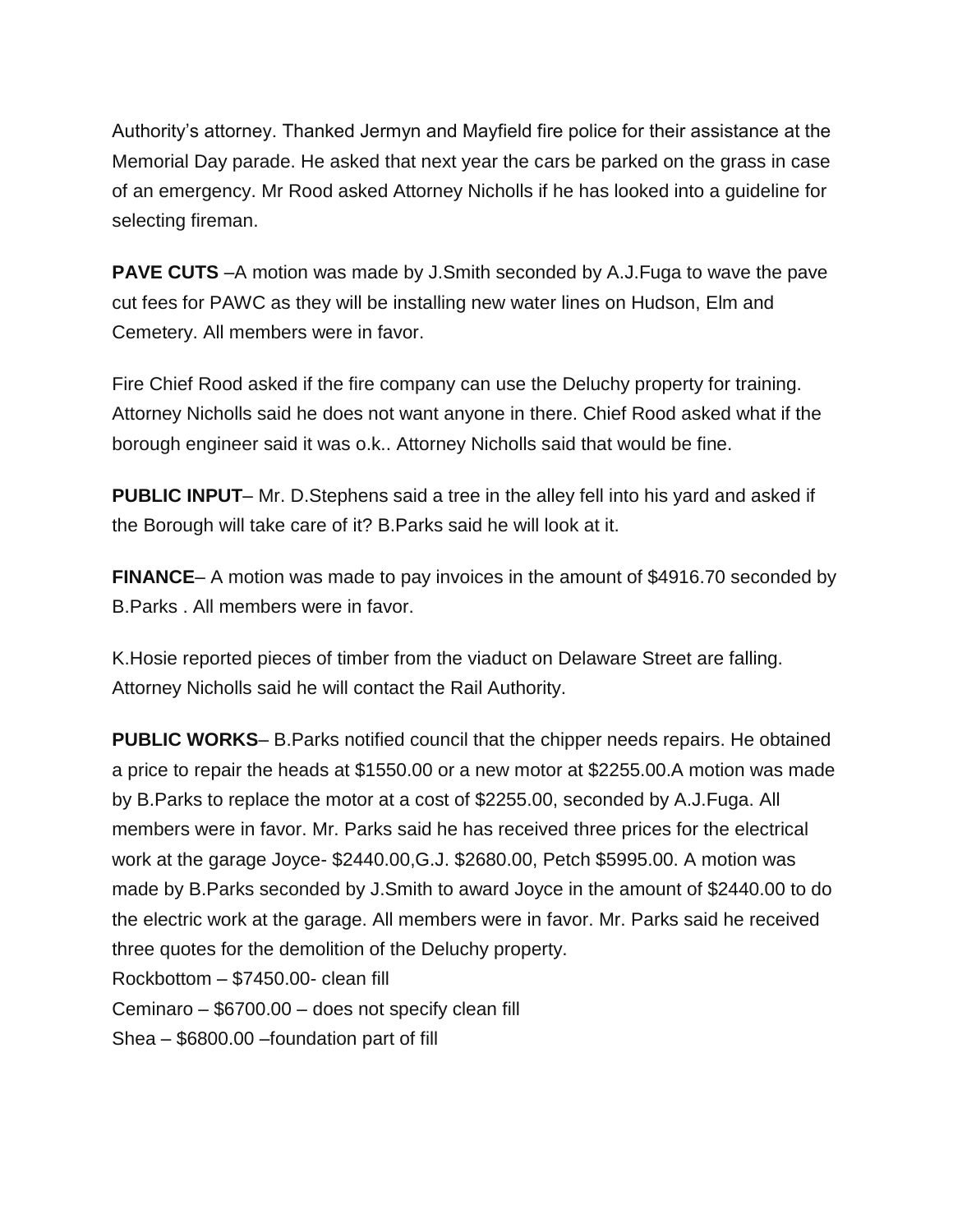A motion was made by B.Parks seconded by J.Smith to award the demolition to Ceminaro subject to the using of clean fill in the amount of \$6700.00. All members were in favor.

Mr. Parks presented council with a price for a F350 truck: Diesel – \$43,863.65 Gas – \$37,532.90

He said we can lease the whole amount, the annual payment for the gas would be \$8606.69, the diesel \$10042.14 for five years. A. J. Fuga said the gas would be more efficient and can be used for plowing. The 94 dump would be sold.

A motion was made to purchase the F350 truck in the amount of \$37,532.90 by B.Parks seconded by A.J.Fuga contingent upon Attorney Nicholls review. All members were in favor.

K.Hosie asked that the time clock representative be present at the work session.

**REFUSE COLLECTION** –A motion was made by B.Parks seconded by M.collins to have Attorney Nicholls send a letter to Waste Management concerning the missed homes, poor service. All members were in favor.

Mr.Parks reported that the problem with the driveway on Madison avenue was taken care of.

He also said that there is a problem with the UCC inspectors, they need to spend at least a few hours a week at the borough building. Attorney Nicholls said when the contract is up we can make changes or engage another company.

**PUBLIC SAFETY** –A.J.Fuga said there is a problem with parking on Mellow Court during baseball games, they are parking in yards. He asked for no parking signs and will get the information to Attorney Nicholls for an ordinance.

**RECREATION** – M.Collins said the recreation committee has not been meeting. They hope to meet next week to discuss an upgrade on the basketball lighting. They would like to have a free throw contest before the concert in the park.